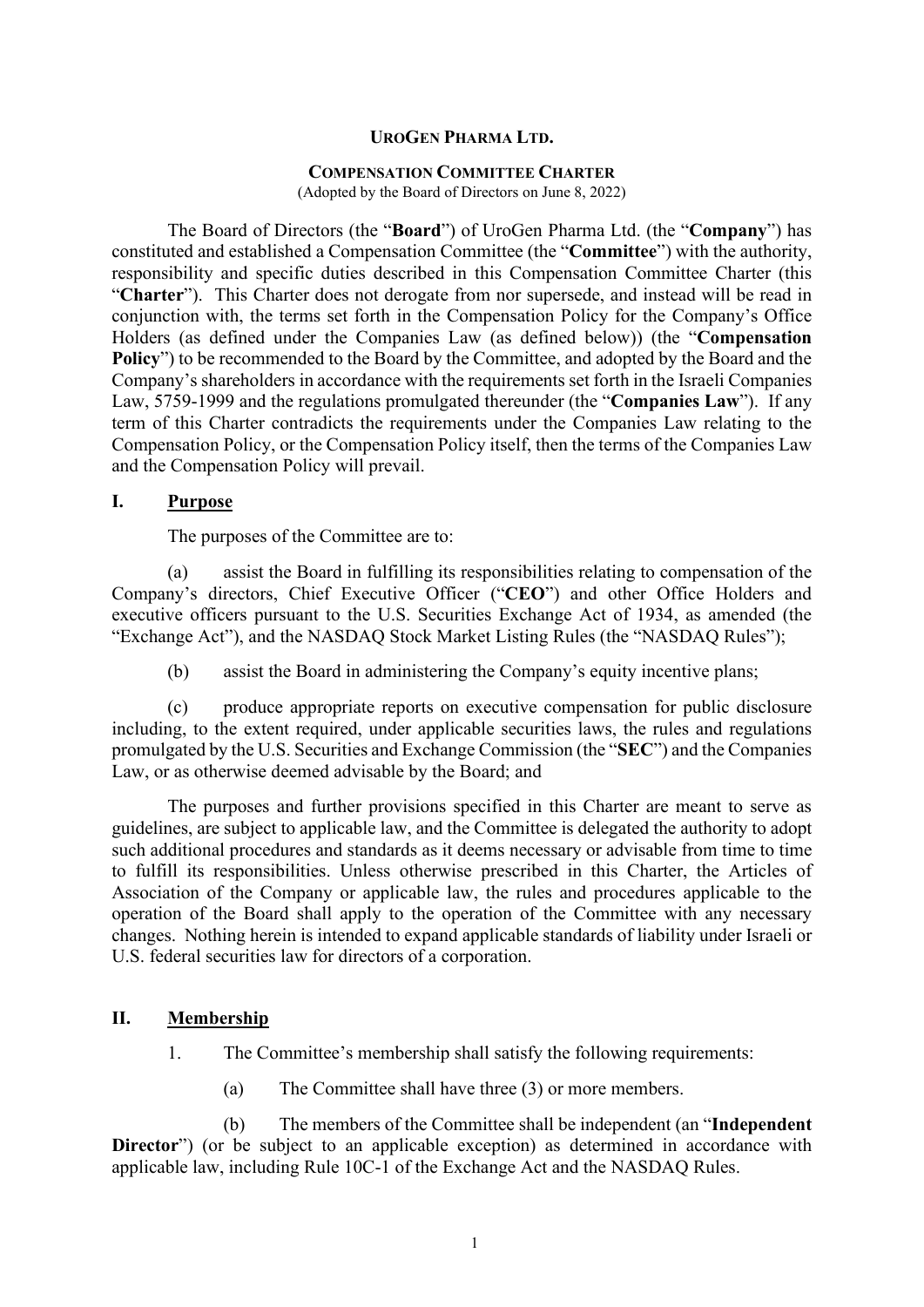(c) To the extent Article [IX](#page-5-0) below shall not apply, each "external director" appointed under the Companies Law (an "**External Director**") shall be a member of the Committee. A majority of the members of the Committee shall be External Directors, or, if so permitted pursuant to the Companies Law, "unaffiliated directors" as defined in the Companies Law.

2. Notwithstanding the foregoing, to the extent Article IX below shall not apply, the Chairman of the Board or any director employed by or otherwise providing services to the Company or to a Controlling Shareholder (as such term is defined under the Companies Law) or any entity controlled by a Controlling Shareholder of the Company may not serve on the Committee. To the extent Article IX below shall not apply, any member of the Committee who is not an External Director must be a director whose total compensation does not exceed the amounts being paid by the Company to each External Director.

3. Subject to applicable law, (i) the members of the Committee shall be selected, or recommended for the Board's selection by Independent Directors constituting a majority of the Board's Independent Directors in a vote in which only Independent Directors participate, (ii) the Committee's members shall be appointed by and serve at the discretion of the Board, (iii) members shall serve until their successors are duly designated and qualified, (iv) any member of the Committee may be removed at any time, with or without cause, by a resolution of the Board, and (v) any vacancy on the Committee occurring for any cause whatsoever (or without cause) may be filled by a resolution of the Board, following recommendation by Independent Directors constituting a majority of the Board's Independent Directors in a vote in which only Independent Directors participate.

4. The Board shall designate one (1) of the External Directors, or to the extent Article [IX](#page-5-0) below applies, one (1) of the Independent Directors, as the Committee's chairperson ("**Chairperson**").

5. The Chairperson shall be designated by the Board, following recommendation by Independent Directors constituting a majority of the Board's Independent Directors in a vote in which only Independent Directors participate. To the extent applicable the Chairperson shall be an External Director.

6. To the extent Article [IX](#page-5-0) below shall not apply, a member of the Committee may not receive directly or indirectly from the Company any compensatory fee except as provided in the regulations promulgated under the Companies Law pertaining to External Directors' compensation.

# **III. Meetings and Authority**

1. The Committee shall meet as circumstances require. The Chairperson will preside at each meeting of the Committee and, in consultation with the other members of the Committee then present, shall determine the length of such meeting and the agenda of items to be addressed at such meeting. The presence (in person or via telephone or other means of communication) of a majority of the members of the Committee shall constitute a quorum for the transaction of business at a meeting of the Committee, and the act of a majority of those present at any meeting at which there is a quorum and who are entitled to vote on the matter shall be the act of the Committee, *provided*, *however*, to the extent Article [IX](#page-5-0) below shall not apply, that at least one (1) of those present shall be an External Director.

2. The Committee may ask members of management or others to attend meetings and provide pertinent information, as necessary. Notwithstanding the foregoing, to the extent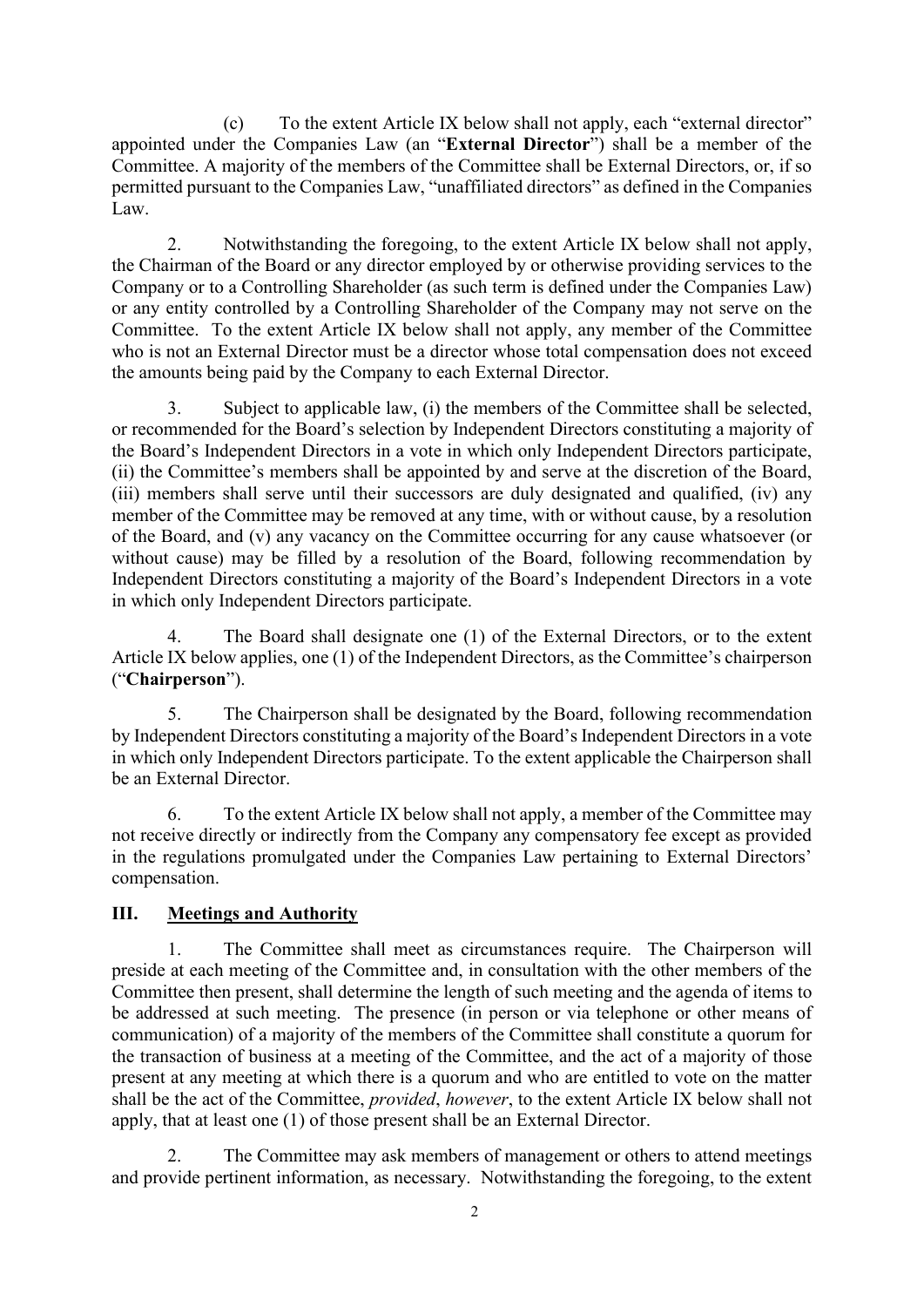Article [IX](#page-5-0) below shall not apply, (i) any person who is, pursuant to the Companies Law, forbidden from serving as a member of the Committee, shall not be present at any meeting of the Committee (during its discussions or its decision making), unless the Chairperson has determined that such person is required during the presentation of a certain topic to the Committee, *provided*, *however*, that an employee of the Company, who is not a Controlling Shareholder or Relative thereof (as such term is defined under the Companies Law), is permitted, if the Committee so requests, to be present for the discussions, but not the decision making, that take place at a meeting, and *provided*, *further*, that the Company's legal counsel and the Company's secretary, who are not Controlling Shareholders or Relatives thereof, are permitted, if the Committee so requests, to be present at a meeting (during discussions and/or decision making), and (ii) the CEO shall also not be present during voting or deliberations on his or her compensation.

3. Subject to applicable law, the Committee may delegate its authority to subcommittees established from time to time by the Committee. Such subcommittees shall consist of one (1) or more members of the Committee or the Board and shall report to the Committee.

### **IV. Retention of Outside Advisers**

1. The Committee shall have the power, without Board approval and at the Company's expense (which shall be funded appropriately by the Company), to retain, oversee the work of, and subsequently terminate independent, outside legal counsel, compensation consultants and other experts and consultants to assist the Committee in connection with its responsibilities, and shall have the sole and direct authority to approve such advisers' compensation and other retention terms.

2. The Committee may select a compensation consultant, legal counsel or other adviser to the Committee only after taking into consideration all factors relevant to that person's independence from the Company's management, including the following:

(a) The provision of other services to the Company by the person that employs the compensation consultant, legal counsel or other adviser;

(b) The amount of fees received from the Company by the person that employs the compensation consultant, legal counsel or other adviser, as a percentage of the total revenue of the person that employs the compensation consultant, legal counsel or other adviser;

(c) The policies and procedures of the person that employs the compensation consultant, legal counsel or other adviser that are designed to prevent conflicts of interest;

(d) Any business or personal relationship of the compensation consultant, legal counsel or other adviser with a member of the Committee;

(e) Any ordinary shares of the Company owned by the compensation consultant, legal counsel or other adviser; and

(f) Any business or personal relationship of the compensation consultant, legal counsel, other adviser or the person employing the adviser with an executive officer of the Company.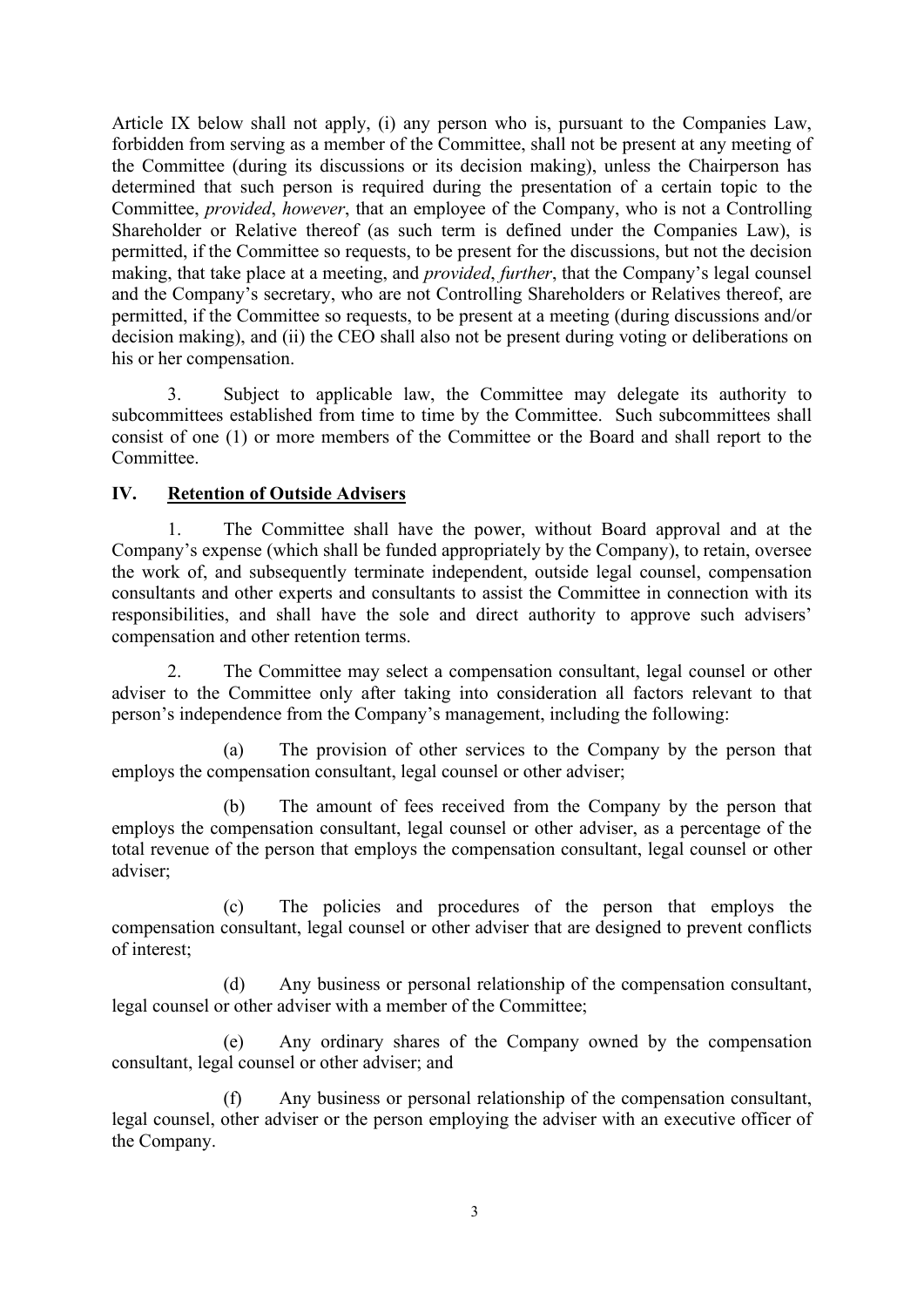3. None of the above independence criteria shall: (a) require the Committee to implement or act consistently with the advice or recommendations of the compensation consultant, independent legal counsel or other adviser to the Committee; or (b) affect the ability or obligation of the Committee to exercise its own judgment in fulfillment of the duties of the Committee.

4. Furthermore, none of the above criteria needs to be considered by the Committee in retaining an adviser who only provides (i) consulting on any broad-based plan that does not discriminate in scope, terms, or operation, in favor of executive officers or directors of the Company, and that is available generally to all salaried employees of the Company; or (ii) information that either is not customized for the Company or that is customized based on parameters that are not developed by the compensation consultant. In addition, none of the above criteria needs to be considered by the Committee if it seeks advice from in-house legal counsel to the Company.

# **V. Duties and Responsibilities**

The Committee shall have the power and authority of the Board to perform the duties and to fulfill the responsibilities detailed below. The Committee's approval of any matter below shall not derogate from the requirements of the Companies Law pursuant to which approval of the Board and, in certain cases, the Company's shareholders is required for certain acts or transactions, and under such circumstances the Committee's approval shall constitute only a recommendation to any such body.

1. Recommend to the Board the initial Compensation Policy of the Company (if not previously adopted by the Board) and subsequently review from time to time and recommend to the Board for determination the overall compensation policies of the Company with respect to the CEO and other Office Holders, with a view to rewarding management appropriately for its contributions to the Company's growth and profitability and aligning the Company's compensation policies with its objectives and shareholders' interests, in each case taking into account the Compensation Policy.

2. Recommend whether a Compensation Policy should continue in effect, if the then-current policy has a term of greater than five (5) years from the date of consummation of the Company's initial public offering, or otherwise three (3) years (approval of either a new Compensation Policy or the continuation of an existing Compensation Policy must in any case occur after five (5) years from the date of consummation of the Company's initial public offering, or otherwise every three (3) years).

3. Recommend to the Board periodic updates to the Compensation Policy.

4. Assess implementation of the Compensation Policy.

5. Review and approve corporate goals and objectives relevant to the compensation of the CEO and other Office Holders, consistent with the then-effective Compensation Policy, evaluating the performance of the CEO and other Office Holders in light of such goals and objectives, and determining the compensation of the CEO and other Office Holders based on such evaluation.

6. Review and, subject to applicable law, approve for non-Section 16 officers (as defined in Section 16 of the Securities Exchange Act of 1934) or recommend for Board approval, the grant of options, restricted shares, restricted share units, share appreciation rights and other equity-based grants consistent with the Company's incentive compensation plan or plans then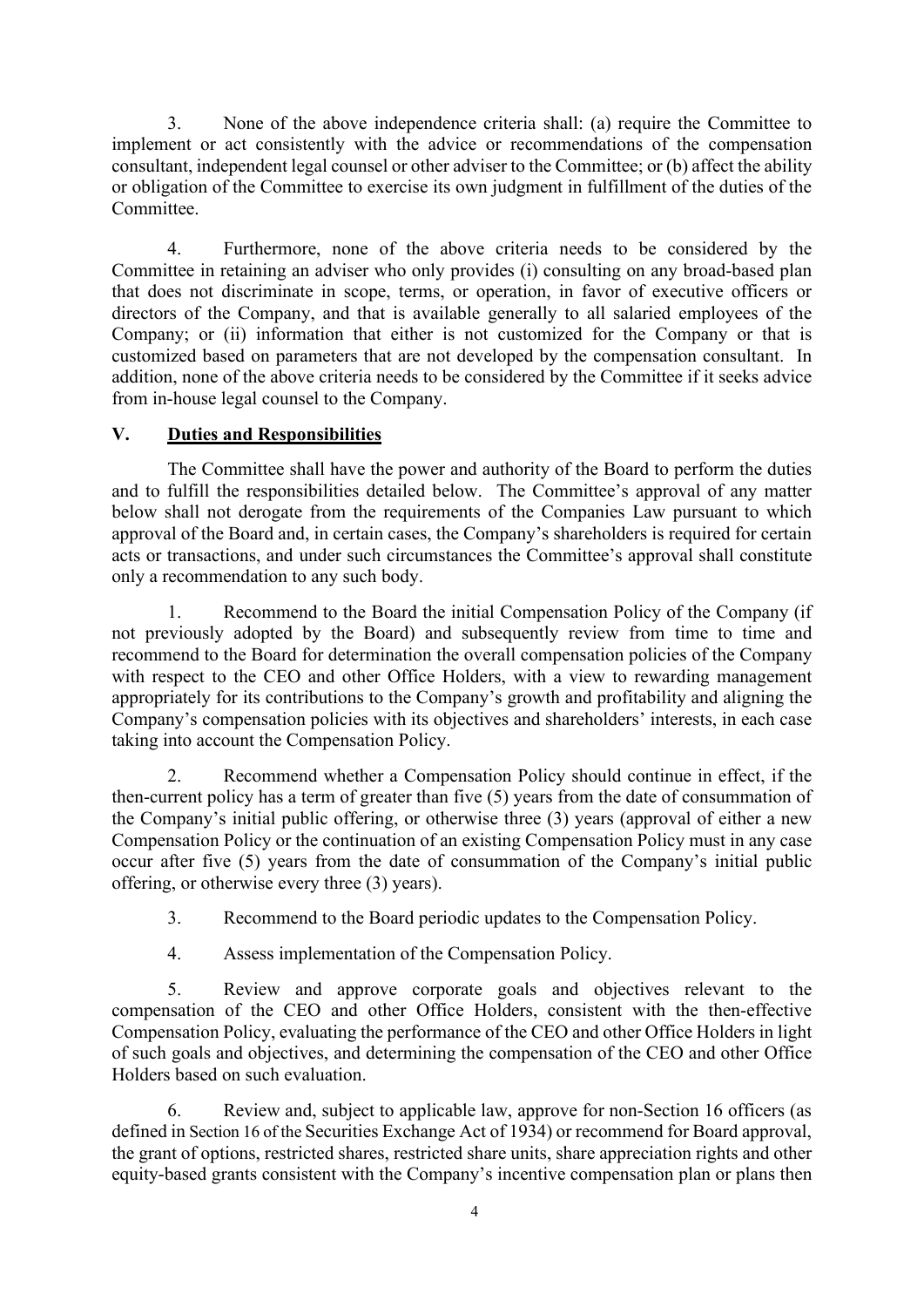in effect (collectively, the "**Plans**") and compensation strategy, and, subject to applicable law, administering the Plans. The Committee may make recommendations to the Board with respect to incentive compensation plans, including reservation of shares for issuance thereunder.

7. Oversee compliance with the compensation reporting requirements of the U.S. SEC to the extent applicable or to the extent the Committee determines that disclosures are desirable even if not required.

8. Review and discuss with management the Company's disclosures contained under the caption "Compensation Discussion and Analysis" ("*CD&A*") and recommend to the Board whether the CD&A should be approved for inclusion in the Company's annual reports on Form 10-K, registration statements, proxy statements or information statements.

9. Prepare and review the Committee report on executive compensation to be included in the Company's annual proxy statement in accordance with applicable U.S. SEC rules and regulations.

10. Review and periodically evaluate and make recommendations to the Board regarding the compensation and benefits for the Company's non-employee directors, taking into account the Compensation Policy.

11. Review, evaluate and make recommendations to the Board regarding the terms of any employment agreements, severance arrangements, change-of-control protections and any other compensatory arrangements (including, without limitation, perquisites and any other form of compensation) for the Company's executive officers and Office Holders.

12. Review, evaluate and make recommendations to the Board regarding any compensation arrangement for the Company's executive officers and Office Holders involving any subsidiary, special purpose or similar entity.

13. Determine whether to recommend that the Board adopt a share ownership policy for the Company's directors and executive officers.

14. Review and discuss with management, if appropriate, any conflicts of interest raised by the work of a compensation consultant or advisor retained by the Committee or management and how such conflict is being addressed, and prepare or review any disclosure in the Company's filings required in accordance with applicable SEC rules and regulations.

15. Perform such other activities and functions as are required by applicable law, stock exchange rules or provisions of the Company's charter documents, or as are otherwise necessary and advisable, in its or the Board's discretion, for the efficient discharge of its duties.

# **VI. Reporting**

The Committee will apprise the Board regularly of its decisions and recommendations and of significant developments in the course of performing the above responsibilities and duties.

### **VII. Review**

The Committee shall annually review and reassess the adequacy of this Charter and recommend any proposed changes to the Board for approval. In addition, the Committee shall annually review its own performance.